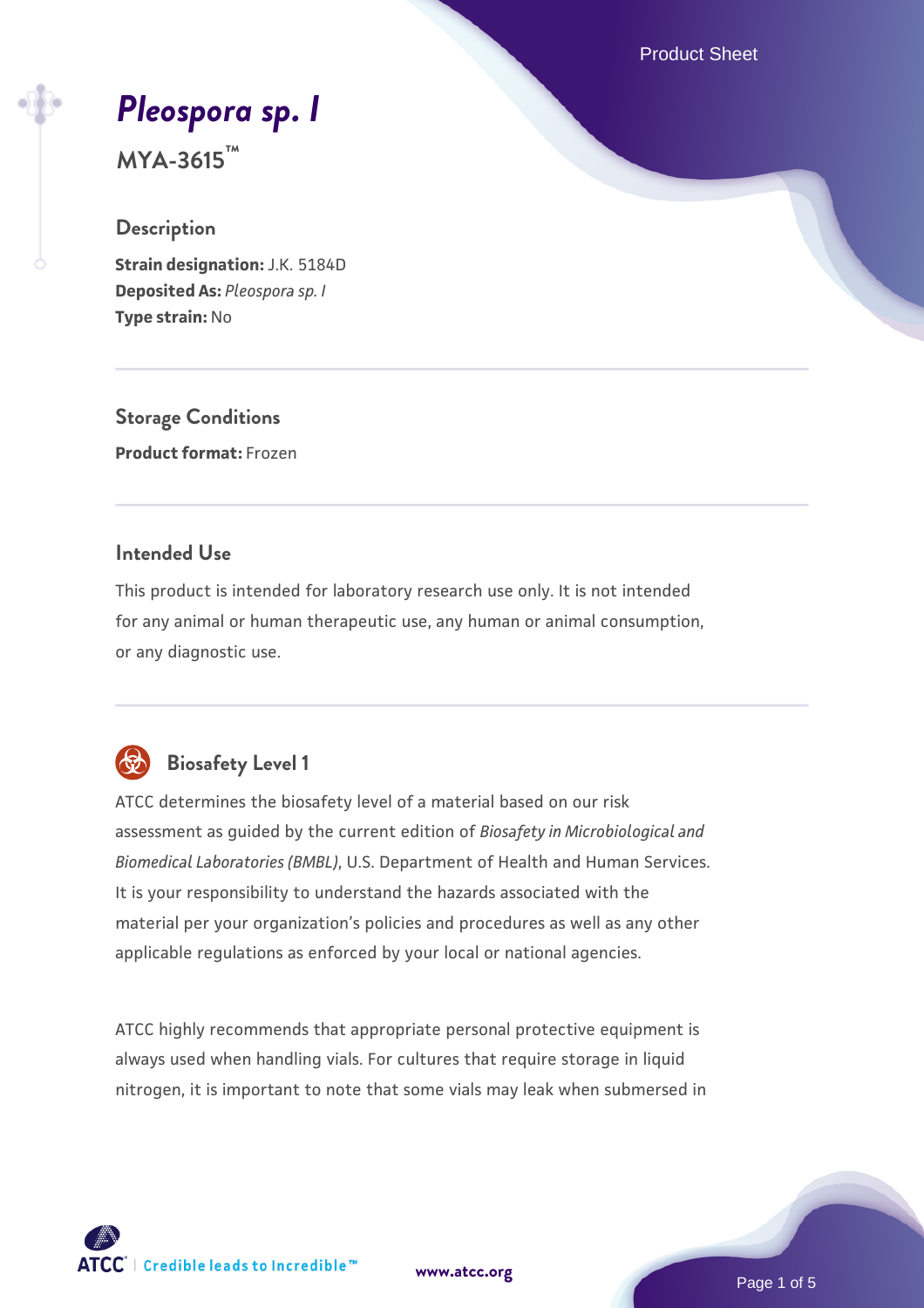liquid nitrogen and will slowly fill with liquid nitrogen. Upon thawing, the conversion of the liquid nitrogen back to its gas phase may result in the vial exploding or blowing off its cap with dangerous force creating flying debris. Unless necessary, ATCC recommends that these cultures be stored in the vapor phase of liquid nitrogen rather than submersed in liquid nitrogen.

#### **Certificate of Analysis**

For batch-specific test results, refer to the applicable certificate of analysis that can be found at www.atcc.org.

#### **Growth Conditions**

**Medium:**  [ATCC Medium 790: By+ medium](https://www.atcc.org/-/media/product-assets/documents/microbial-media-formulations/7/9/0/atcc-medium-790.pdf?rev=16bd8c73853840ee9a63d6a1f4589a74) **Temperature:** 25°C

#### **Handling Procedures**

 Frozen ampules packed in dry ice should either be thawed immediately or stored in liquid nitrogen vapor. If liquid nitrogen storage facilities are not available, frozen ampules may be stored at or below -70°C for approximately one week. **Do not under any circumstance store frozen ampules at refrigerator freezer temperatures (generally -20°C).** Storage of frozen material at this temperature may result in the death of the culture.

1. To thaw a frozen ampule, place in a **30°C** water bath, until just thawed ( **approximately 4 minutes**). Immerse the ampule just enough to cover the frozen material. Do not agitate the ampule.

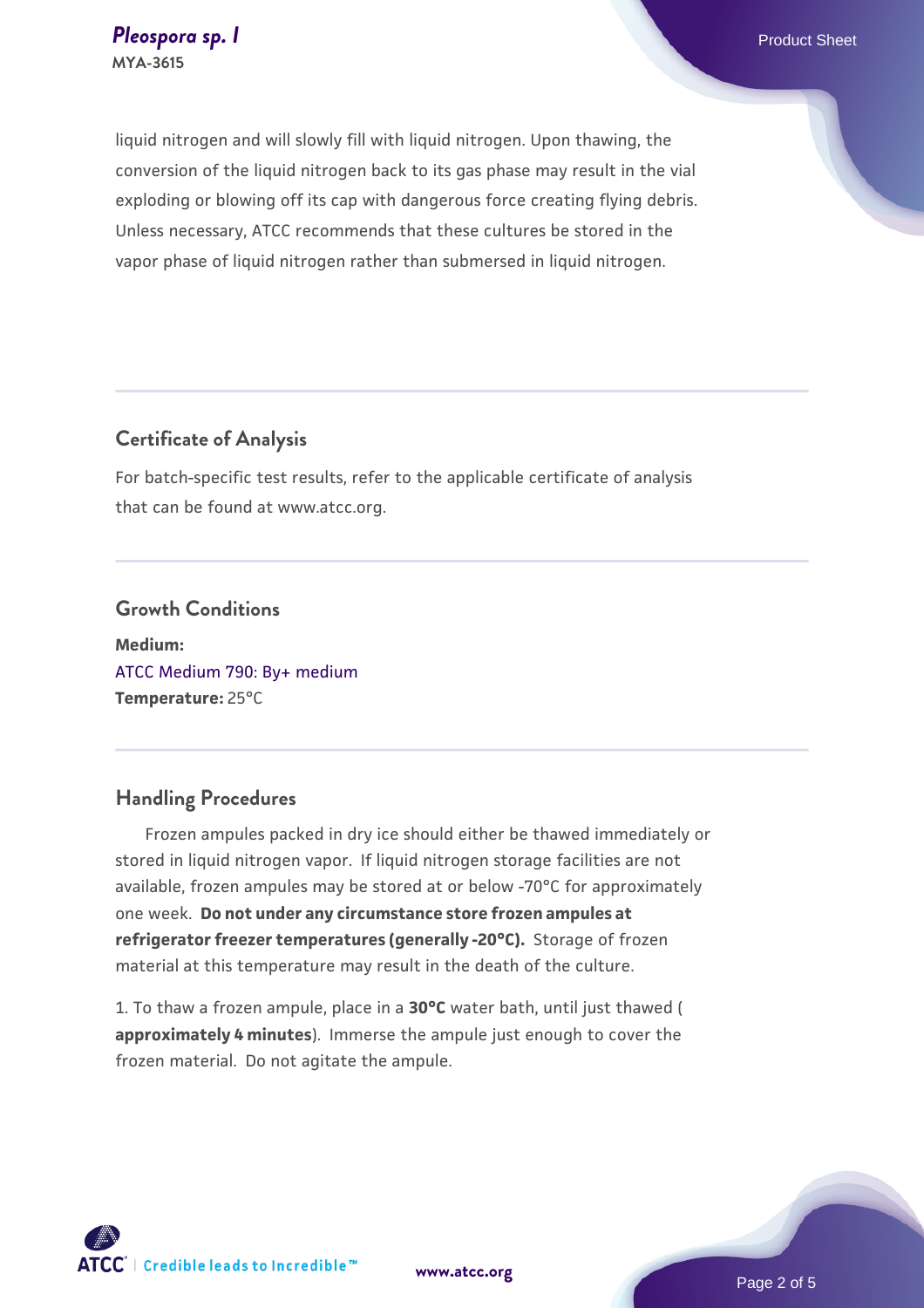2. Immediately after thawing, aseptically transfer the contents of the vial onto appropriate solid or liquid medium.

3. Incubate cultures at recommended temperature.

#### **Material Citation**

If use of this material results in a scientific publication, please cite the material in the following manner: *Pleospora sp. I* (ATCC MYA-3615)

#### **References**

References and other information relating to this material are available at www.atcc.org.

#### **Warranty**

The product is provided 'AS IS' and the viability of ATCC<sup>®</sup> products is warranted for 30 days from the date of shipment, provided that the customer has stored and handled the product according to the information included on the product information sheet, website, and Certificate of Analysis. For living cultures, ATCC lists the media formulation and reagents that have been found to be effective for the product. While other unspecified media and reagents may also produce satisfactory results, a change in the ATCC and/or depositor-recommended protocols may affect the recovery, growth, and/or function of the product. If an alternative medium formulation or reagent is used, the ATCC warranty for viability is no longer valid. Except as expressly set forth herein, no other warranties of any kind are provided, express or implied, including, but not limited to, any implied warranties of merchantability, fitness for a particular purpose, manufacture according to cGMP standards, typicality, safety, accuracy, and/or

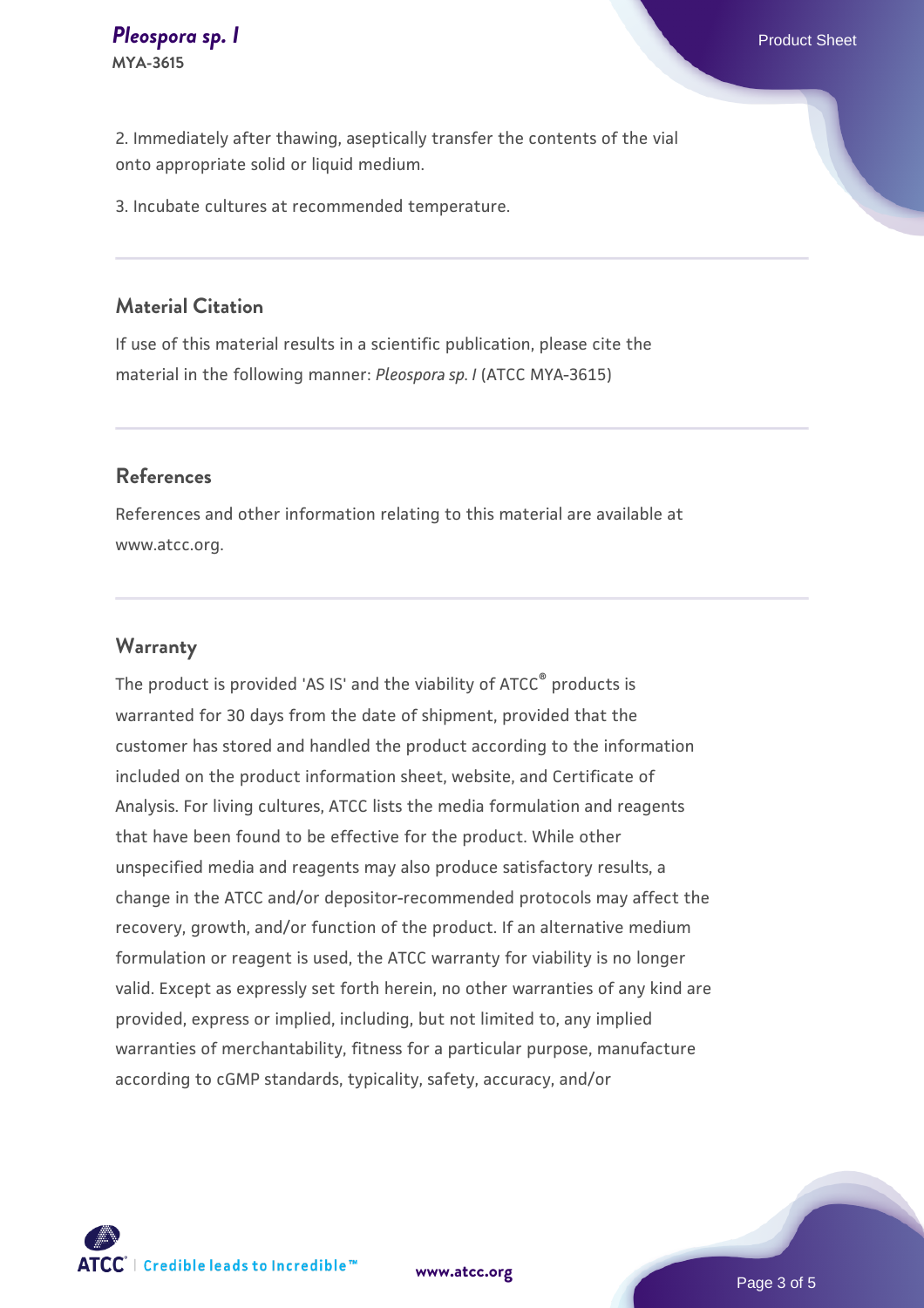#### **[Pleospora sp. I](https://www.atcc.org/products/mya-3615)** Product Sheet **MYA-3615**

noninfringement.

#### **Disclaimers**

This product is intended for laboratory research use only. It is not intended for any animal or human therapeutic use, any human or animal consumption, or any diagnostic use. Any proposed commercial use is prohibited without a license from ATCC.

While ATCC uses reasonable efforts to include accurate and up-to-date information on this product sheet, ATCC makes no warranties or representations as to its accuracy. Citations from scientific literature and patents are provided for informational purposes only. ATCC does not warrant that such information has been confirmed to be accurate or complete and the customer bears the sole responsibility of confirming the accuracy and completeness of any such information.

This product is sent on the condition that the customer is responsible for and assumes all risk and responsibility in connection with the receipt, handling, storage, disposal, and use of the ATCC product including without limitation taking all appropriate safety and handling precautions to minimize health or environmental risk. As a condition of receiving the material, the customer agrees that any activity undertaken with the ATCC product and any progeny or modifications will be conducted in compliance with all applicable laws, regulations, and guidelines. This product is provided 'AS IS' with no representations or warranties whatsoever except as expressly set forth herein and in no event shall ATCC, its parents, subsidiaries, directors, officers, agents, employees, assigns, successors, and affiliates be liable for indirect, special, incidental, or consequential damages of any kind in connection with or arising out of the customer's use of the product. While reasonable effort is made to ensure authenticity and reliability of materials on deposit, ATCC is not liable for damages arising from the misidentification or misrepresentation of such materials.

Please see the material transfer agreement (MTA) for further details regarding the use of this product. The MTA is available at www.atcc.org.



**[www.atcc.org](http://www.atcc.org)**

Page 4 of 5